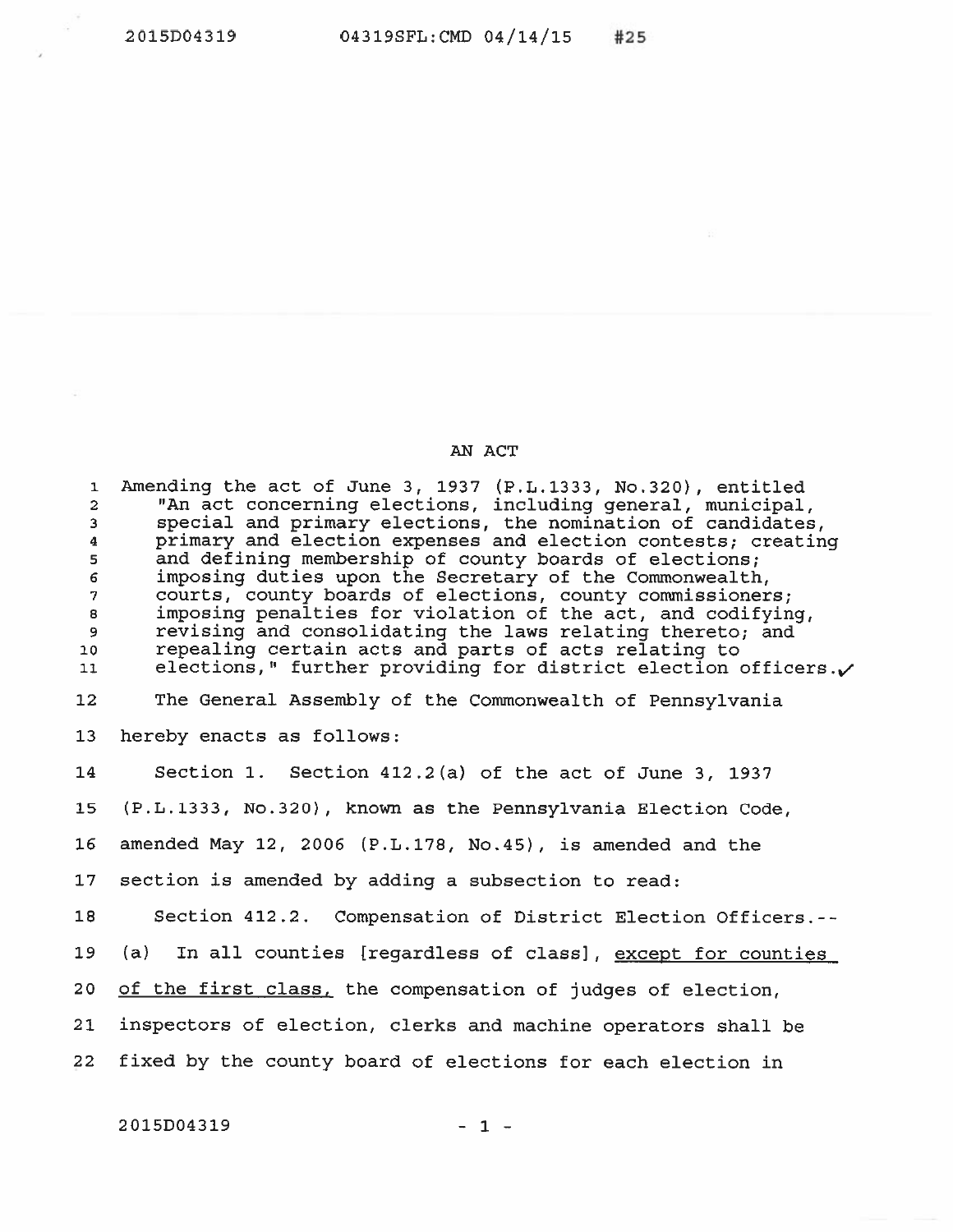1 accordance with the following:

| $\overline{c}$ | Election Officers                                                | Minimum      | Maximum       |
|----------------|------------------------------------------------------------------|--------------|---------------|
| $\overline{3}$ |                                                                  | Compensation | Compensation  |
| 4              | Judges of election                                               | \$75         | \$200         |
| 5              | Inspectors of election                                           | \$75         | \$195         |
| 6              | Clerks and machine operators                                     | \$70         | \$195         |
| 7              | (a.1) In counties of the first class, the compensation of        |              |               |
| 8              | judges of election, inspectors of election, clerks and machine   |              |               |
| 9              | operators shall be established at the discretion of the county   |              |               |
| 10             | board of elections under subsection (c) or shall be fixed by the |              |               |
| 11             | county board of elections for each election in accordance with   |              |               |
| 12             | the following, whichever is greater:                             |              |               |
| 13             | Election Officers                                                |              | Hourly Waqe   |
| 14             | Judges of election                                               |              | \$17 per hour |
| 15             | Inspectors of election                                           |              | \$16 per hour |
| 16             | Clerks and machine operators                                     |              | \$15 per hour |
| 17             | * * *                                                            |              |               |
| 18             | Section 2. This act shall take effect January 1, 2016, or        |              |               |

19 immediately, whichever is later.